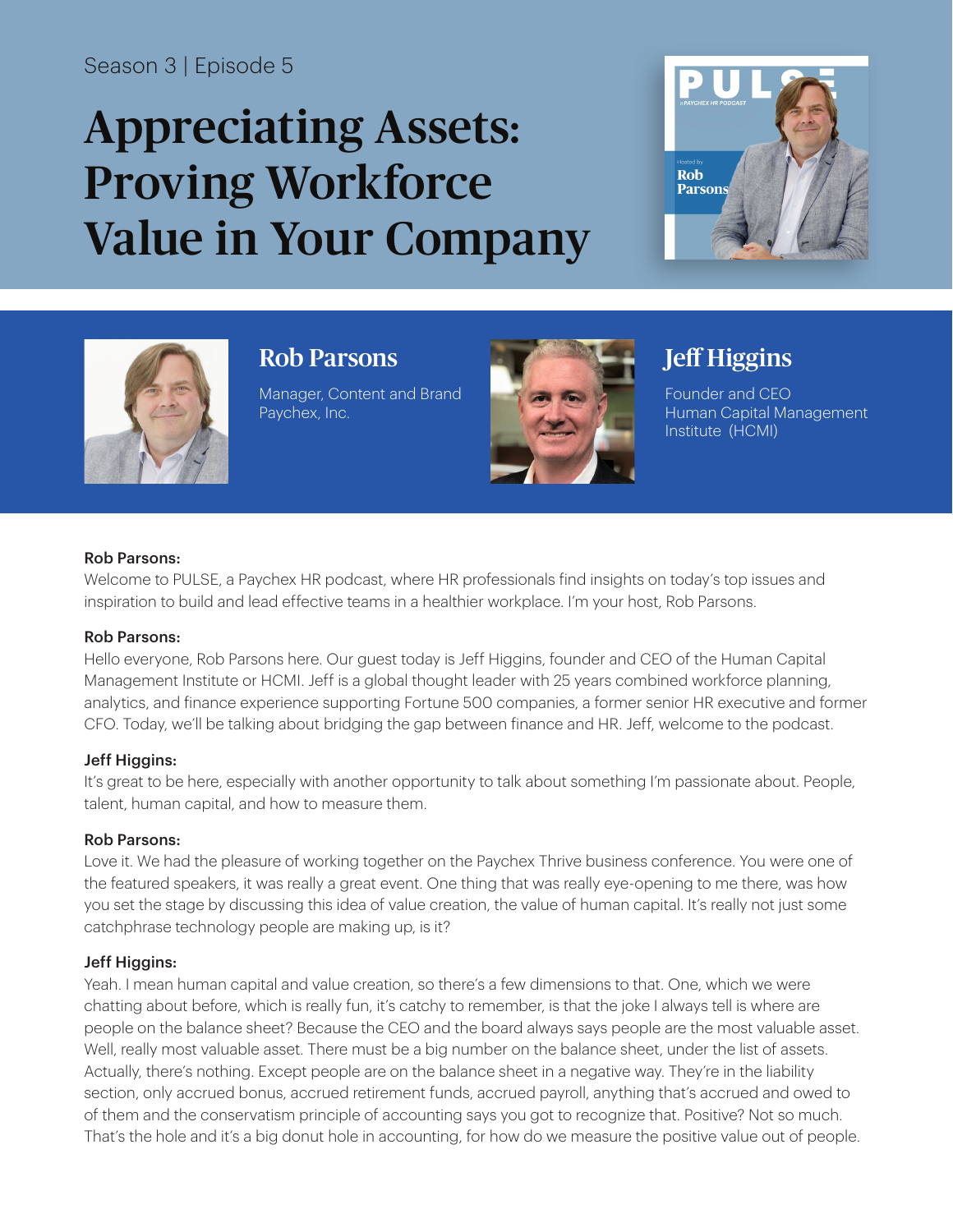#### Jeff Higgins:

The CEO in many companies, and of course the stock markets, all recognize that. That's why 95%, 90 — 95% of the value in companies, it's intangibles. It's mostly around the talent, the market, the brand, things that are either directly or indirectly related to people. So, what that really says is people are — and this is what you and I were chatting about — people are an asset, yes. Not well measured in the balance sheet of accounting rules and further, they're an *appreciating* asset, whereas a computer is a depreciating asset. But I also joke that computers are more valuable than people to the typical company that's basically uninitiated in this. Why? Because the computer gets an asset tag, and it gets actually recorded on the positive side of the balance sheet. People? Nope.

#### Jeff Higgins:

People get more valuable over time. How do you know? Well, because their compensation goes up, they get a higher level job, their skills, capabilities, level of expertise go up. Otherwise, why would anyone ever hire somebody with gray hair? Because, "Oh, you're old and expensive." "Well, how do I get expensive ... " "Oh, a lot of expertise."

#### Jeff Higgins:

So the fact is, the markets, compensation markets actually, in a way, recognize this increasing value of people. Accounting only recognizes increasing cost. So, it's a crazy, I guess, donut hole that we have that, again, when I was in accounting and finance as a CFO, I kind of didn't know what I didn't know. I didn't see the donut hole. Now that I've seen it. I can't see almost anything *but* the donut hole.

#### Rob Parsons:

Yeah, they joke that you can't unsee it, now that it's there.

#### Jeff Higgins:

Yeah, you can't ignore it anymore.

#### Rob Parsons:

So tell me, how does, how does HR data come into play? I know CFOs have traditionally relied on HR to protect profits, minimize risk, ensure compliance, make sure nothing bad happens. How can HR turn that around? How can HR data come into play there?

#### Jeff Higgins:

Yeah. Great, great thing. I would add a point of clarification. So, I think the most progressive HRs feel like protecting company, company success or profits, is part of their role. Historically that wasn't. HR would say their job is to protect the people. Sometimes in conflict with the company, which is not what HR is there for. So for the most part, I think that's addressed. And by the way, most companies have lined it up to say, "Look, we're not against the employees or the people either," but this whole pandemic with big huge focus on wellbeing, diversity, and actually greater levels of transparency around that has helped show some of that for a lot of companies. But the challenge still remains that you bring up, which is, how can HR show their contribution?

#### Jeff Higgins:

How can they communicate with finance? How can they make this really impactful stuff stick? I learned it the hard way, when I crossed from finance to HR. I learned a lot of the HR metrics. I presented to management groups about high turnover rates and inability to attract or retain enough talent to support the growth strategy of the company. And I got basically completely misunderstood. So, my bad. I learned, I said I never ... and by the way what happened is, when I crossed HR, I forgot some of my lessons from finance. So in HR, the number one thing you can do is dollarize your metrics. Yes, you've got to measure HR. HR data is totally drillable, forecastable, predictable, optimizable. Finance data is just a score on a scorecard. You can't drill into it. You can only forecast in terms of trending, "Well, revenue's going up." "Why? Oh, I don't know, drill down." "Are people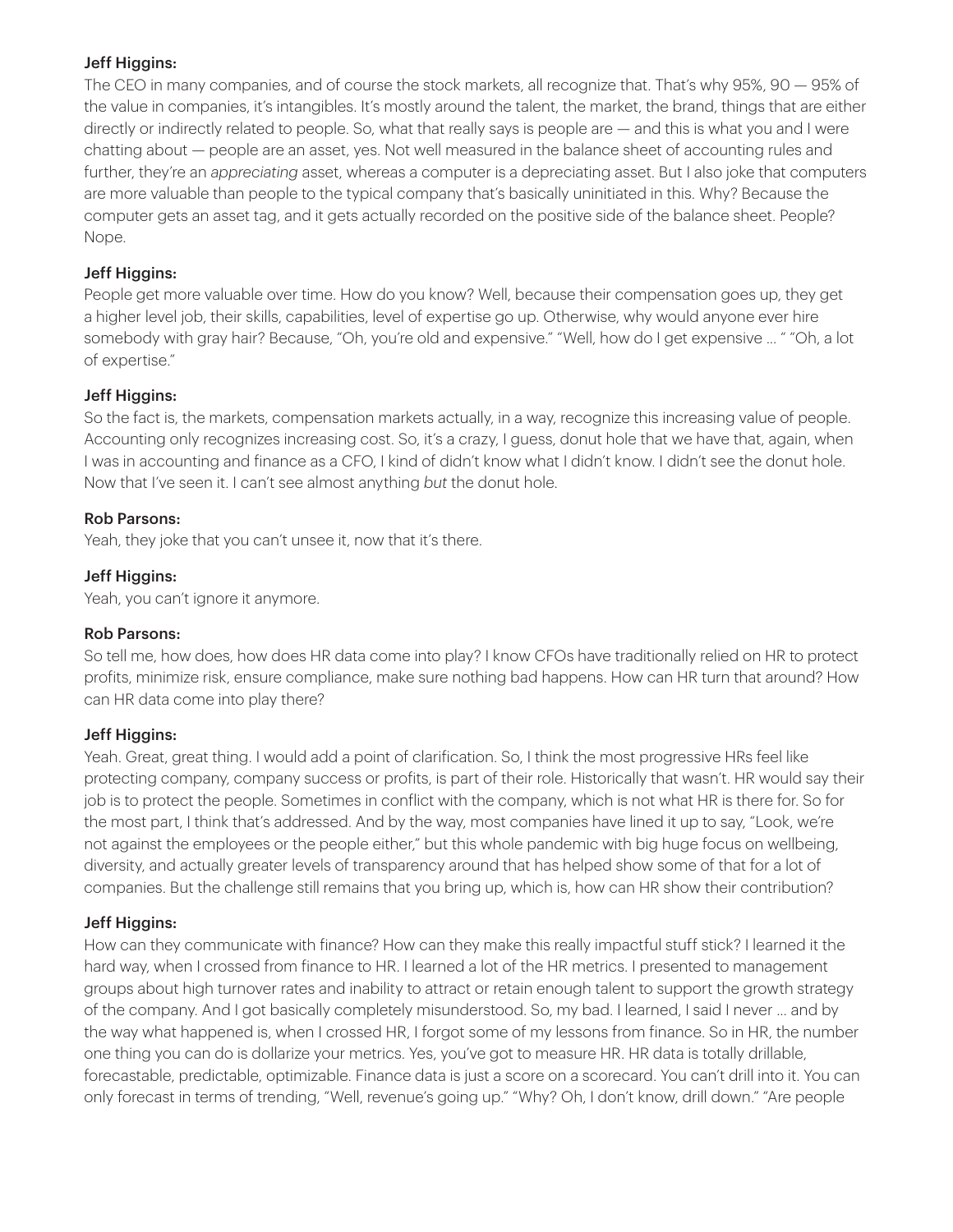being more productive?" "Oh, I hope so." Basically, finance can't answer these questions about talented people that the HR data can. And the gap for HR is, how do we take these HR metrics and show them in a way that the CFOs, the COOs, and the CEOs, business owners will care about? You dollarize it. How much is an open positions worth?

#### Jeff Higgins:

By the way, those are cost savings because you're not paying a salary, but you're also not getting work done. Usually that lost productivity more than offsets the gain in open position salary savings. What's the cost of turnover? What about lack of training? When we lose somebody, we have to pay 30%, 40%, 50% more to replace.

#### Jeff Higgins:

Well, that was huge, and by the way, we probably lost them because we didn't want to give them a promotion for 10% more. From a business owner standpoint, that's a really bad decision. I'm like, "Okay, I saved 10%. Now I pay 30%. Gee, that was not a good transaction for me." But they don't think of it that way, because they don't see the data, and that's where HR can highlight that. What is the replacement cost of people? Put some of the HR metrics in a finance light. I'll jokingly say, "Use some of Finance's principles back at them, and then they'll get it instantly." The great thing about accounting and finance people is, and me being one, they're often paid to be a naysayer, but once they really understand the value, they could turn around and be one of your biggest allies. They'll go from pushback, pushback to pull, pull, pull. Like, "Hey, we should have been doing this a long time ago. Let me help you do it more, better, faster."

#### Rob Parsons:

That's a huge insight there, Jeff, because this whole idea of partnering with finance to get done what you want to get done, that's got to be monstrous for HR to achieve that. You talked about the five steps of an HR person getting that, bridging that gap, bridging that divide. I loved point number one that you talked about, which was just start correctly, ask the right questions.

#### Jeff Higgins:

Right.

#### Rob Parsons:

Could you elaborate a little bit that for our listeners? Just what are the kinds of things an HR person should be thinking about? What are those right questions?

#### Jeff Higgins:

Right, so I'll give you a couple of examples and then a connection plug, but start with a question. This gets into a little bit of psychology. How, as an HR leader, if historically, you're not used to being considered as a strategic value-add player at the table, you're there from a compliance standpoint, representing human capital, execution of some of the business strategy standpoint, but we really shouldn't be doing that, we should be doing this. A lot of times, HR's just going to get shot down, because no one's used to hearing that message coming from that side of the room. So, how to do that? Well, one way to do it, just start the process simply — and this is sort of like, you want to make it their idea and their idea to quantify this, to solve this problem, to recognize that it's a big talent-slash-business problem, or a business problem, actually, that involves talent or workforce.

#### Jeff Higgins:

And that is, ask a question nobody in the room has the answer to — probably including yourself, unless you've really done the homework and you're really progressive, maybe you already have the answer, but don't feel like you need to provide the answer — "Well, how do we know our workforce productivity's going up?" Everyone's going to look at you and go, "That's a great question." "How do we know? We need to know the answer to that." All of a sudden, the conversation starts going and you almost have, "Yeah, who can do that? ... Finance, CFO, can you do that?" Like, "Well, revenue and profit for FT." "No, those are good, but not great. We need something better."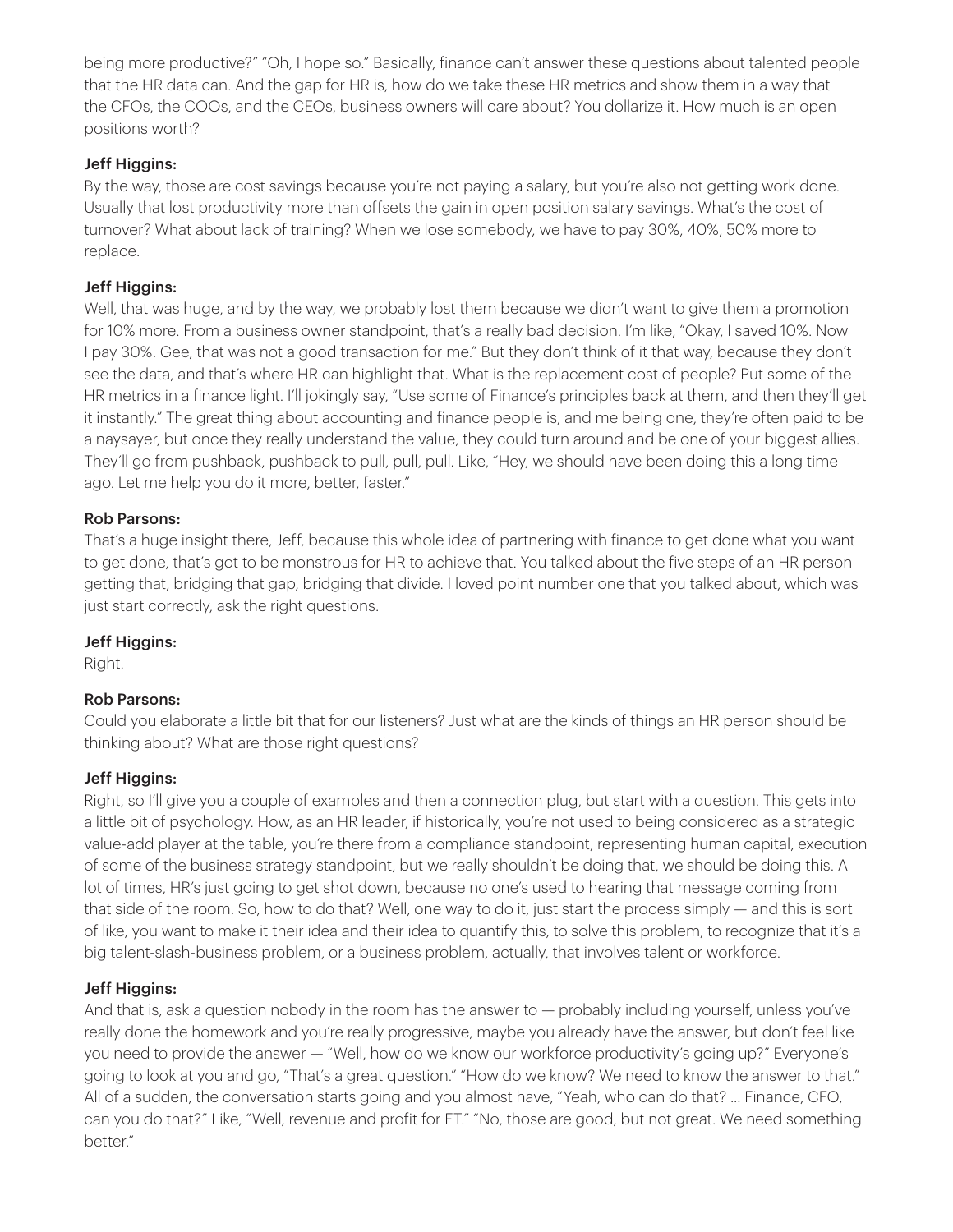#### Jeff Higgins:

And that's where HR can say, "Okay, well, let us help you. We've got this amazing data, it is drillable. We can connect the dots. We can bring the contingent workforce in. We can do all of these pieces and we can make some forecasts where we could say, 'Are we more productive?' " Then there are benchmarks out there where you can go and say, "How are we versus peers? Now we know how we are, and how we're trending. We're getting better. We're getting worse, but how are we versus peers? Are we first or worst?" So that's the way to do it.

#### Jeff Higgins:

Another one, how expensive is our turnover? Are we losing the right or the wrong people? If we're losing low performers, hey, that's great. Probably it was a mis-hire on our part. They're going someplace where they're going to do better. If we're losing our best and all the mediocre are staying, that's a horrible issue we need to find ... productivity is going to go down. How do we fix that? How do we solve that?

#### Jeff Higgins:

So one of the things on our website, actually has 25 key human capital questions, and I think Paychex has a version of that as well, that you can start with and you almost use it as a survey tool, or at the appropriate point in the conversation, bring up one or two or three of those. That's the way to start that journey because then, they're pulling, because they want the answer to it. It was now their idea. You just, you just were the prompter to get the question out there on the table.

#### Rob Parsons:

That a great point. It really plays into your step three, which is you've got to understand what drives the business. They're going to be interested if it's a question that lines up with the things that they need to drive the business, to drive profit.

#### Jeff Higgins:

Right and a lot of times it's just taking ... and again, the mistake I made when I crossed from finance to HR, I thought I'd learned all the HR language. I came in speaking HR and nobody ... everyone nods politely, no one really understands. So, part of it is the language business is dollars. So, put it into a money ... "Well, if we don't do this, we're going to lose all these open positions." Like today, the Great Resignation, most open positions in recorded history ... "If we don't fill these positions, we can't grow." Everybody's like, "Oh, well how much does it risk?" "Well, most of our growth."

#### Jeff Higgins:

Then it turns around to, we need to solve this problem. What do we need to solve it? "Oh, okay. Well, we need to be able to better measure our workforce. We need to figure out our quality of hire. What is it that is most predictive of a successful worker in our organization for these kinds of jobs? Who's going to stay longer, perform better?" That sort of thing.

#### Rob Parsons:

It sounds like a lot of this depends on analytics. I know our product teams here have been working really hard on Paychex Flex and delivering this kind of data. If I'm in a position where I don't have ready access to this data, where do I get started today as an HR person? What's the first thing I should be doing if I want to start speaking this language, and bridging that gap?

#### Jeff Higgins:

Well, you can get some training, but I think what you're asking is really more multifaceted than that, which is yep, you get some training, get educated, what are some of the best metrics I should be measuring? How do I start measuring them? But the one thing we as consultants can't overcome, is an organization with no data.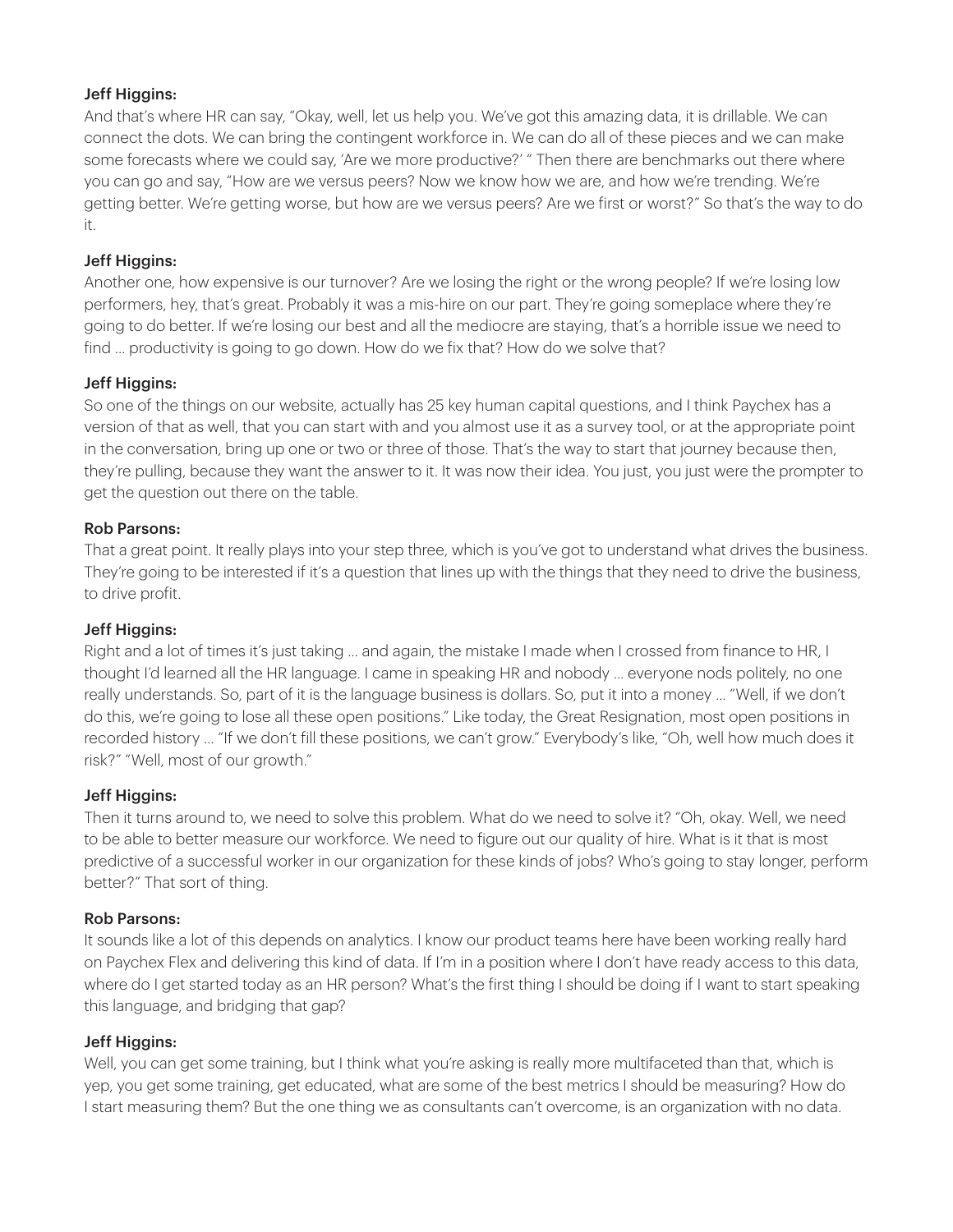You've got to have data. One of the best ways to get data is to try to have it all integrated into a system. Now, many companies might have it in multiple systems. Might have an applicant tracking system here, learning management system there, or core HR system here and their payroll data's there. Well, ideally you would have them all integrated into an HCM platform like a Paychex Flex, and then it's easier to pull that data in an integrated chunk or even in four chunks, because it's already kind of all in one place for you.

#### Jeff Higgins:

That is the starting point, having the data and then knowing what to do with it, which is part of the training and what are the metrics and measures that I should be using. Then of course, ideally in the future, the tools are actually going to start to calculate more of that for you and almost say, would you like to know this and that? Who knows, maybe with the march of AI and machine learning, it might even start making recommendations for you. The joke we have here is, when we have the predictive machine learning or AI models and it says, "You should do this," will people believe it?

#### Rob Parsons:

Haha, right.

#### Jeff Higgins:

Yeah, will they be willing to act on it or will the business executives be: "I've been doing it this years, 30 years, that's bunk." Well, might be worth a pilot or an experiment? That's what I would say.

#### Rob Parsons:

Exactly, test that hypothesis. So, you talked earlier about benchmarking, which I found really interesting. It's something our developers have introduced here on the platform. How do you go about benchmarking if you don't have ready access to that data? How does one go about even finding how good or how you should be performing?

#### Jeff Higgins:

Okay. Well, some of the bigger players, like a Paychex, have a lot of data from a lot of peer companies. So you can always, I would say, start with your payroll, your core HR provider, or if it's recruiting data, go to whoever your applicant tracking provider is. Many of them will not have it, but some might, and it'll depend on really how progressive they are and how clearly you can kind of state what you need. Again, that's where your education ... if you know what to ask for, they might be able to give it to you right away. If not, if you go asking any of your customers for, "I need benchmark quality of hire data," no one's going to have that, because it's not well enough measured yet.

#### Jeff Higgins:

Does that mean it can't be measured? No, which is an interesting dichotomy. You can actually measure that. The thing is companies are doing it on a little bit customized basis. They're using a combination — we call it an index metric, you measure a few things together, but there are benchmarks out there. HCMI provides benchmarks, particularly around workforce productivity, but other organizations have a lot of data around average labor cost, overtime utilization, all kinds of things that you would care about, that are good, low-hanging fruit for quick wins, like some of the Paychex Flex system.

#### Rob Parsons:

That's fantastic. There's so much ground to cover here and we only have a short time in this podcast. Are there any last thoughts or words of advice you could give our listeners around bridging this gap and speaking this language of finance and really making more of an impact in their companies?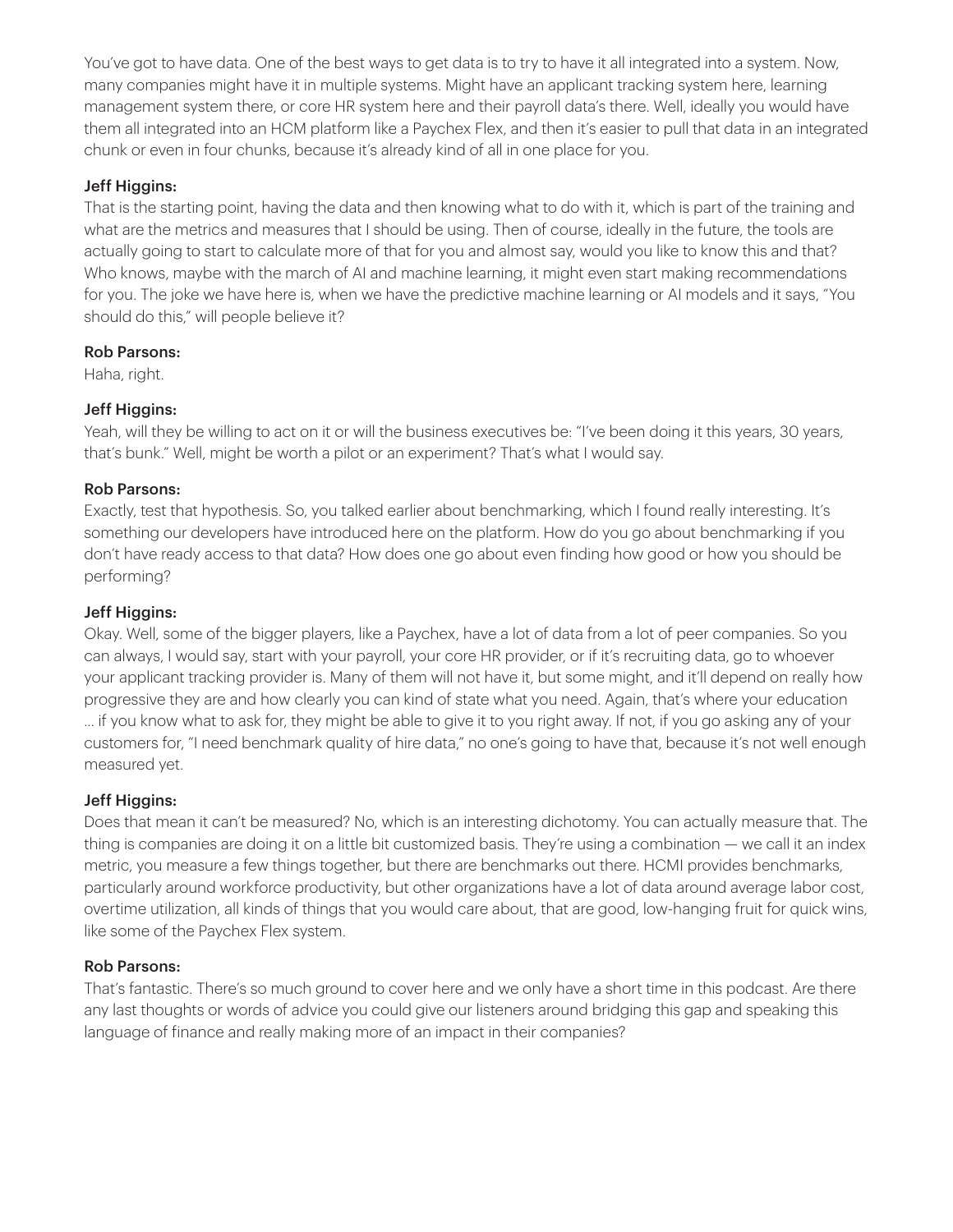#### Jeff Higgins:

Yes. I mean, start with the questions and use that as a way to get your mandate or get approval before you dig deep. Everyone thinks, "Oh, our data's not clean. It's not ready." There's literally 20 good reasons not to do this, but all of them are inadequate because you have to do it. It's sort of like, you can't finish the journey until you start. So just get started, pull the data you can. Start asking for additional data that you don't have, whether it's benchmarks or additional modules to add to your system, so you can deepen and broaden what you have. Get some education around some of the best metrics to start to measure, and then focus on the questions. "What are our ...? And have we ..."

#### Jeff Higgins:

I could tell you one of the best, a big insurance company, was struggling to get analytics started. Why? Because it's a company full of math majors. I forget the term of the insurers, what do the insurers become?

#### Rob Parsons:

The adjusters?

#### Jeff Higgins:

Yeah, adjusters and underwriters. Anyway, they're all math experts. So, it's a lot of people that are brilliant at math and you have HR coming in trying to tell people–

#### Rob Parsons:

Is it paralysis by analysis?

#### Jeff Higgins:

Yeah. Trying to tell them how to measure and they're like, "No, no, no, no, no." They turned it around. They came in and they had someone from the analytics team who was there in the meeting with the HR business partners. And they said, "Look, what business issues do you have that involve the workforce?" Then the business unit leaders are like, "Oh well, I'm struggling with this. I can't fill that. Career pathing is challenge ... " And they're like, "Oh." They took good notes and they said, "So you mean this? You mean this, you mean this?" And they just translated it a little bit because the business leaders know how to state the business problem. HR can tie that to the workforce and say, "Yeah, turnover's an issue, yes. Internal career pathing is an issue, yes. Talent attraction is an issue."

#### Jeff Higgins:

They went back, did a lot of work, came back with some solutions and that business unit leader, which was a large multi-thousand employee line of business, became their biggest champion. That's really all they had to do. But of course they had to have the data, and they had to know enough to know what to do with it. Then have that connection point, the conversation. What challenges are you facing? Which is what those key questions are intended to do. Get them talking about the business issues. You then translate that into the HR and workforce issues.

#### Rob Parsons:

That's a great place to start. Like you said, start where you can, and know where the gaps are and then you can start digging into that.

#### Jeff Higgins:

Yeah, don't try to solve everything all ... That's the other thing. Don't go for perfection, go for significant improvement. And the great thing is — I hate to say this — it's like pots of gold buried under your feet. The ROI is everywhere. You just have to have a shovel, and maybe the right lens on your glasses and you can pretty much see where to start digging.